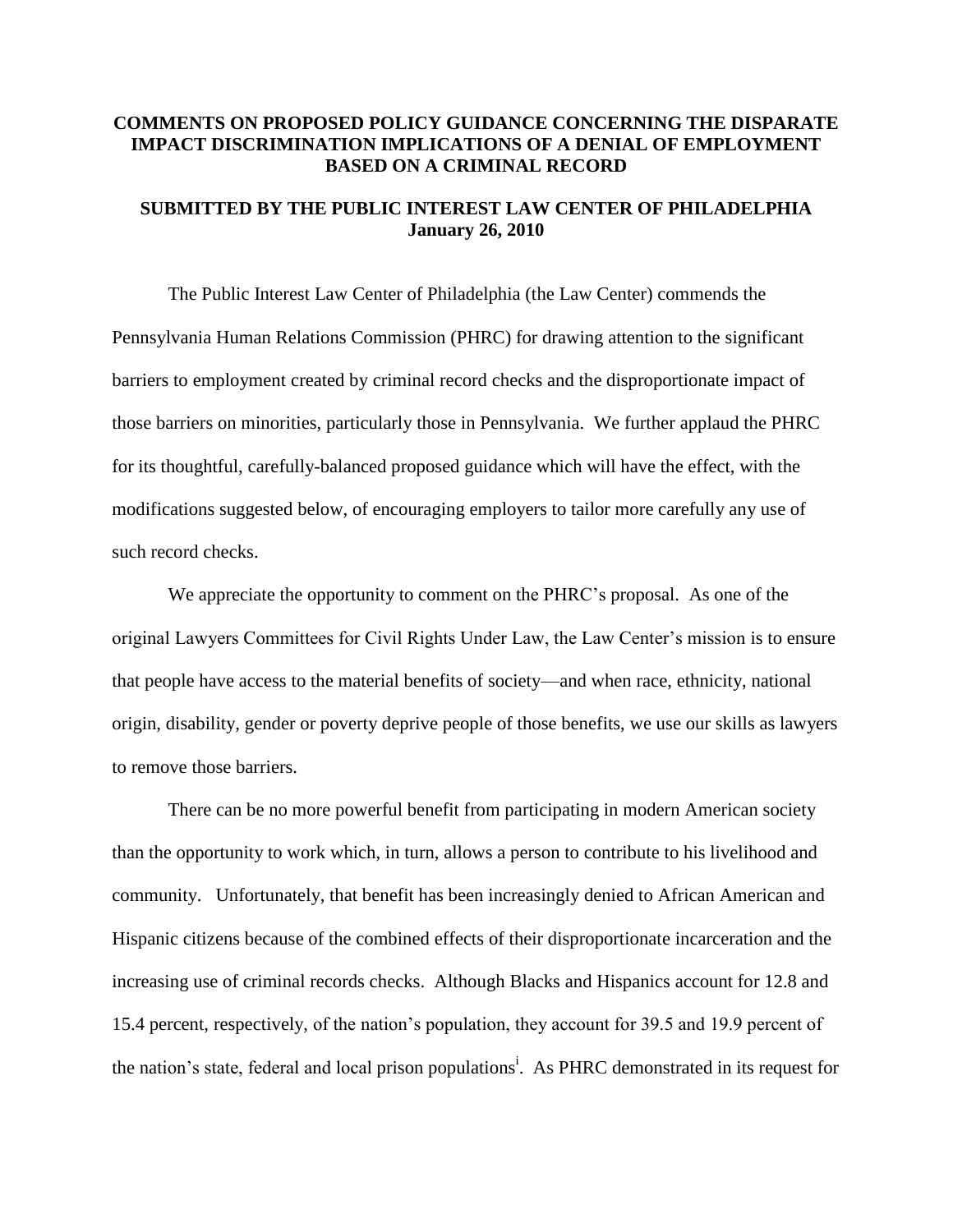comments, these racial disparities are even greater within the Commonwealth of Pennsylvania<sup>ii</sup>. At the end of 2008, Blacks and Hispanics accounted for 49.4 percent and 11.1 percent of all inmates held by the Pennsylvania Department of Corrections<sup>iii</sup> but only 10.8 and 4.8 percent of Pennsylvania's total population<sup>iv</sup>.

At the same time, the employment rate for Blacks and Hispanics is significantly below that of Caucasian citizens. At the end of December 2009, the national unemployment rate was 10 percent<sup>v</sup>; but for Blacks and Hispanics, the reported rate was 16.2 and 12.9 percent<sup>vi</sup>. Even before the "Great Recession", Blacks and Hispanics in Pennsylvanian had higher rates of unemployment. In 2008, 5.8 percent of Pennsylvanians were unemployed; however, the unemployment rate was 10.1 percent for Blacks and 7.6 percent for Hispanics<sup>vii</sup>.

#### **Comments**

As described by the PHRC, one of the purposes for its Guidance is to encourage employers to adopt policies and practices that, while protecting legitimate employment-related interests, do not, at the same time, discriminate against racial minorities and other protected classes:

> The Commission, in proposing this Guidance, begins with the recognition that it is the expressed public policy of the Commonwealth to foster the employment of all individuals in accordance with their fullest capacities regardless of their race, color, religious greed, ancestry, age, sex, national origin, non-job related disability or other protected classification found in the PHRA.<sup>viii</sup>

Each of the suggestions below is intended to achieve this goal by strengthening the incentives for employers to adopt non-discriminatory policies.

# **1: Apply a presumption of disparate impact when an employer inquires into an**

**applicant's criminal record early in the hiring process.**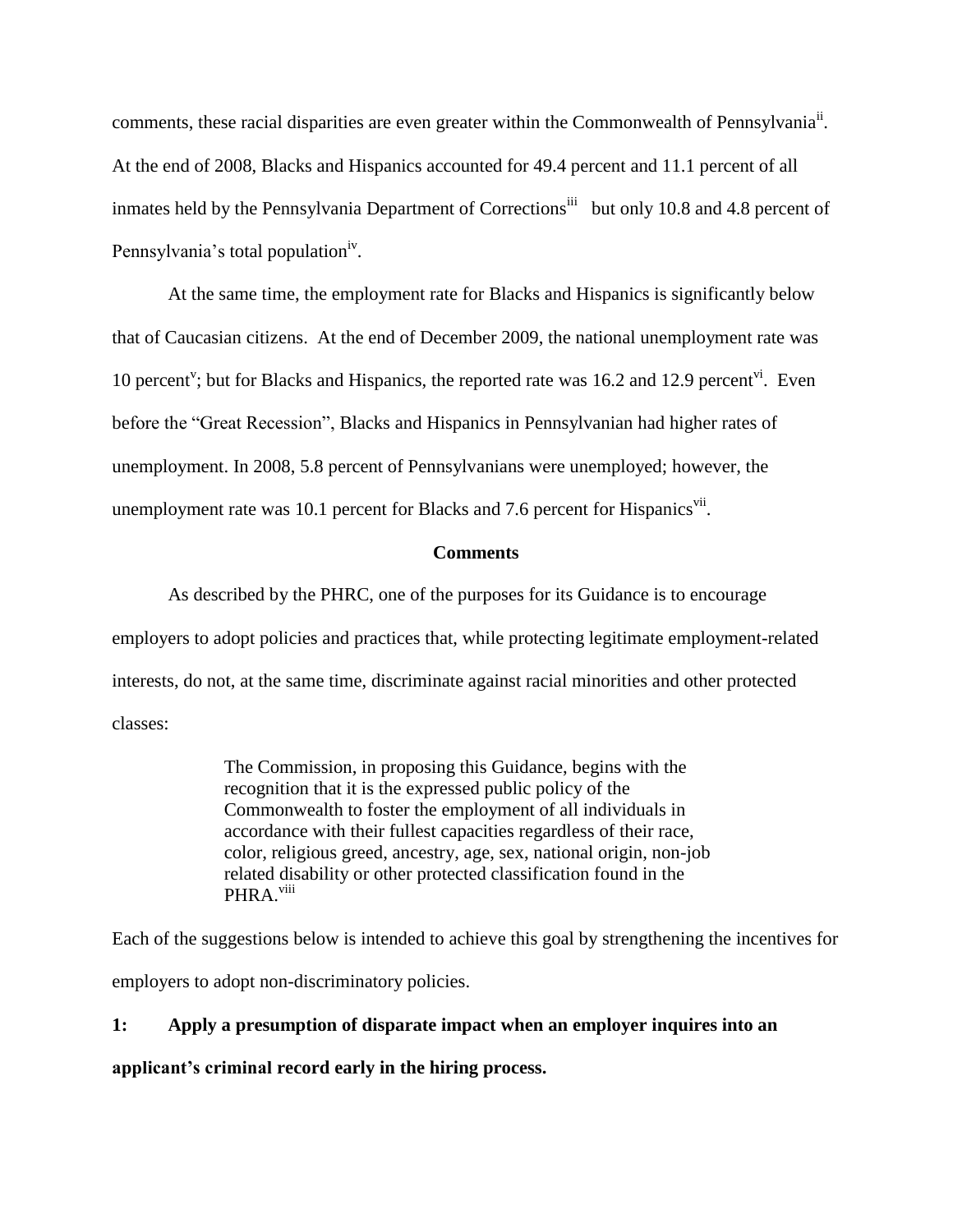We suggest that the PHRC should apply the presumption of a disparate impact beyond the situation when there is a "policy or practice" of excluding individuals from employment of the basis of a prior criminal conviction. PHRC should assume that whenever an employer inquires into an applicant's criminal history before making either a conditional offer of employment or granting an interview, there is such a "policy or practice." This proposal has a greater likelihood of encouraging employers to adopt clear, bright line policies prohibiting early inquiries; thereby increasing the chance that an employment decision will not be based on a criminal conviction.

Under the current proposal, the time at which an employer solicits a prospective employee's criminal record history is only one of a large number of factors which may or may not be sufficient to establish a business justification. The fact that this factor is one among many and carries an uncertain weight does not, in our view, create a sufficient incentive for an employer to wait to make the inquiry; Moreover, it is relatively more difficult for a prospective employee to prove a "policy or practice" of excluding people based on prior criminal convictions. A presumption that is based on a clear, bright line test is much more likely to lead to clear, bright line hiring practices.

Although not as powerful an incentive, we suggest, alternatively, that the PHRC modify the rules for proving a business justification; namely, PHRC will presume there is not a business necessity if an employer inquires about an applicant's criminal history before making a conditional offer or granting an interview. The employer would then have the burden to prove that it is necessary to inquire early in the hiring process. This alternative would operate in a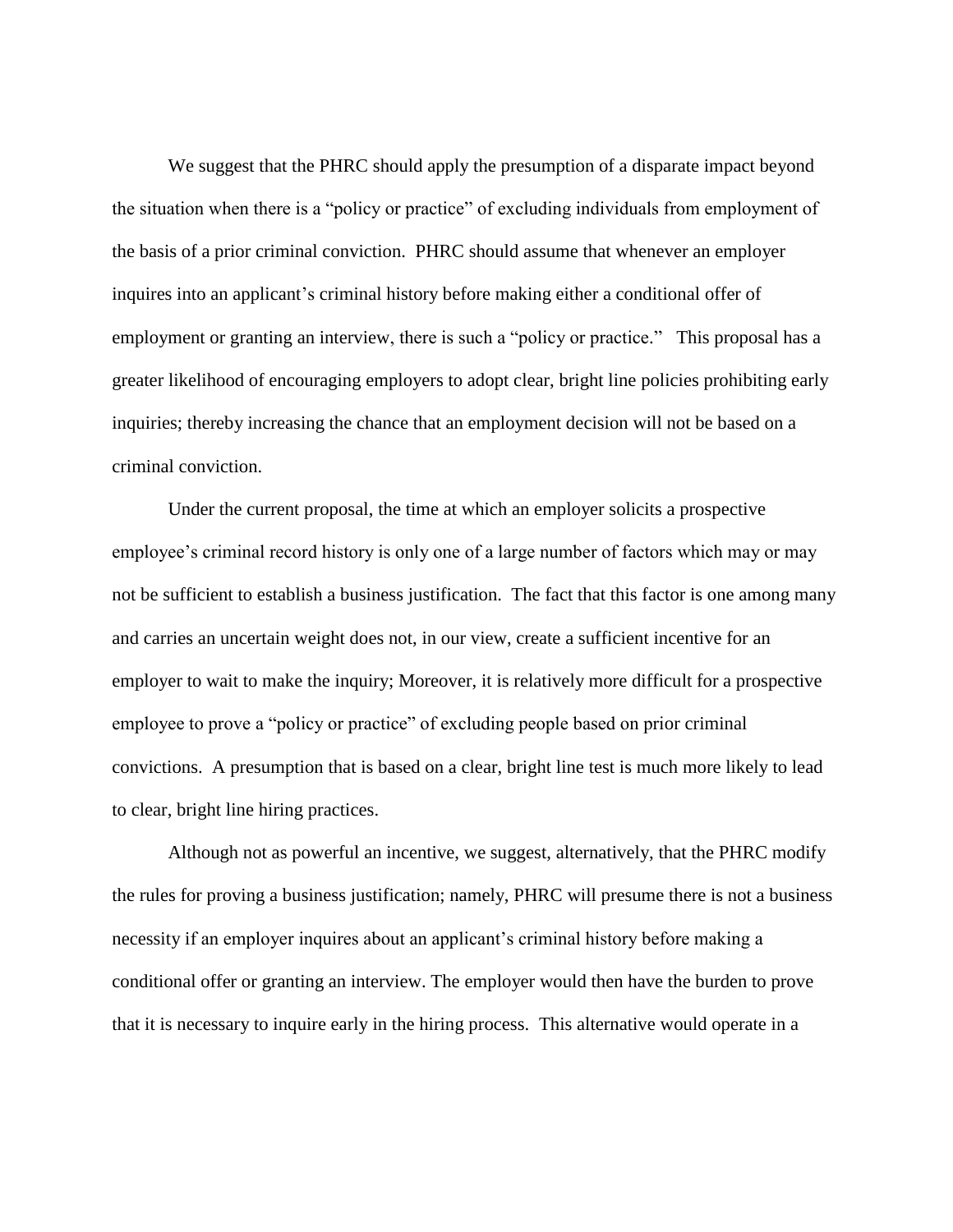manner similar to the allocation of the burden of proof for purposes of establishing a business necessity when a person's prior conviction is seven years or more in the past.

The principles that we suggest here are the same as those that animate the laws adopted in Minnesota and Hawaii. In May of 2009, Minnesota passed a statewide "Ban the Box" ban<sup>ix</sup>. The bill – which was supported unanimously by both Republicans and Democrats - prevents public employers from inquiring about an individual's criminal record until after an interview has been offered<sup>x</sup>. As explained by the Council on Crime and Justice's President, and former Hennepin County, Minnesota Judge, Pamela Alexander: "Over the last several decades, increase in criminalization combined with easier access to criminal records and heightened fear and scrutiny have created an entire class of people who are subject to permanent punishment ..." $x$ <sup>xi</sup>. Mark Haase, the Council's Director of Public Policy and Advocacy explained that the Minnesota law reduces discrimination and confusion based only upon the initial application<sup>xii</sup>. In Hawaii, the legislation includes private employers and requires a conditional offer to be made before an employer may inquire about an applicant's criminal history<sup>xiii</sup>.

**2: Define and clarify when a past crime is substantially related to a job. Using this standard, PHRC should favorably view employers who narrowly tailor their inquiries to specific crimes or categories of crimes that they have determined are substantially related.**

Among the factors that PHRC will consider when deciding whether the employer has a business necessity defense that allows the employer to use an applicant's criminal history to deny employment, is whether the prior conviction "substantially relates" to the job offered. We believe that the currently described standard that is too vague and recommend that the PHRC adopt the standard contained in the New York statute cited in PHRC's memorandum: xiv whether the conviction is directly related to the applicant's ability to perform one or more of the job's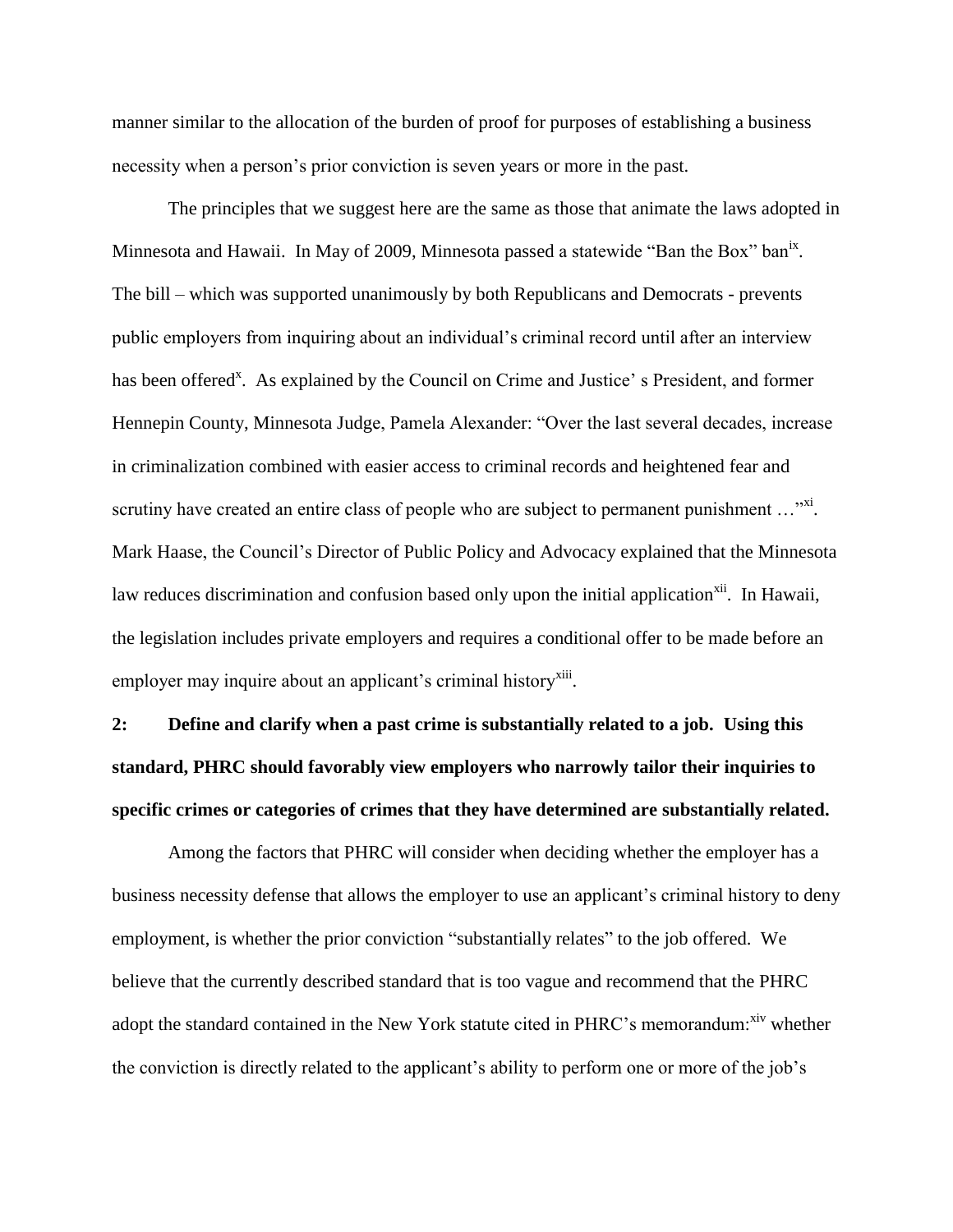duties or responsibilities. This standard sharpens and clarifies the focus on the particular activities required in the position.

We further recommend PHRC state that it will look favorably upon an employer which limits the request for conviction information to a narrow subset of crimes or categories of crimes that the employer has previously determined are directly related to the applicant's ability to perform. This position achieves two goals: it incentivizes employers to establish policies that may decrease discrimination against ex-offenders; and it will encourage applicants who may have been discouraged to apply under a policy that seeks information about all convictions, however irrelevant to the position.

#### **3. The Commission should not consider "applicant pool" data.**

 $\overline{a}$ 

The current proposal allows an employer to rebut a presumption of disparate impact with information about the "applicant pool." However, as PHRC acknowledges, "there is an inherent likelihood that such 'applicant pool' data will exclude otherwise interested applicants... $\cdot x_v$  The Equal Employment Opportunity Commission (EEOC) has also acknowledged that this data may be inherently distorted. <sup>xvi</sup> We, too, believe that information about the applicant pool is seriously flawed because the power rests substantially with the employer to shape the applicant pool. Moreover, if applicants are aware of an employer's policies, they may be otherwise discouraged from applying for a position. Because of the inherent flaws of this data, and the abilities that employers have to manipulate their applicant pools, PHRC should not allow employers to use applicant pool data to rebut a presumption of disparate impact.

<sup>i</sup> U.S. Census Bureau, *State & County QuickFacts PA*. (2009), http://quickfacts.census.gov/qfd/states/42000.html; U.S Department of Justice Bureau of Justice Statistics, *Prison Inmates at Midyear 2008-Statistical Tables* (2009) http://74.125.93.132/search?q=cache:WygmePNblhoJ:www.ojp.gov/bjs/pub/pdf/pim08st.pdf+prison+inmates+at+m idyear+2008&cd=1&hl=en&ct=clnk&gl=us.

ii The Pennsylvania Human Relations Commission, *Memorandum RE: Proposed Policy Guidance Concerning Job Applicants with Criminal Records* 7(2009).